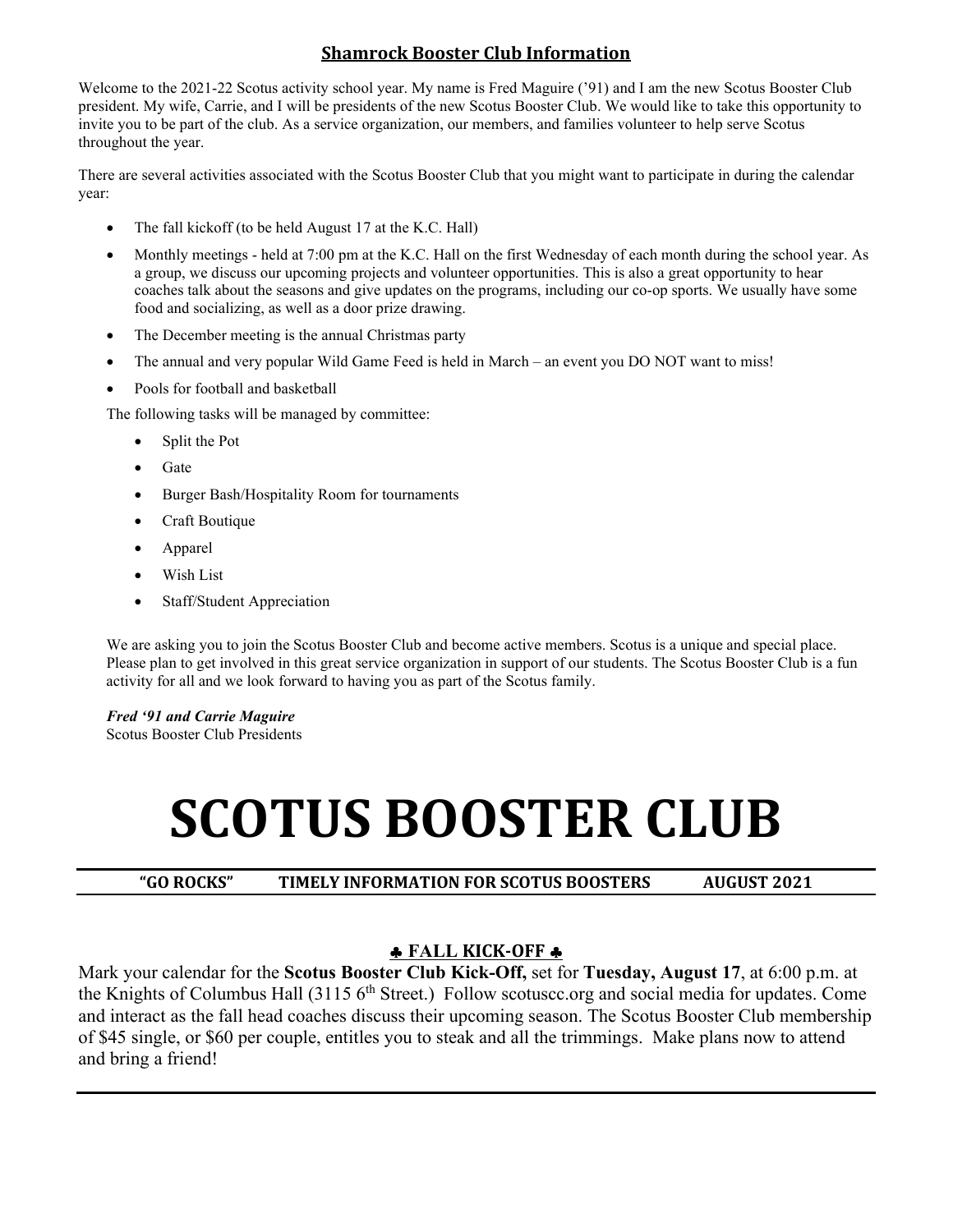#### ♣ **SIGN UP FOR BOOSTER PACKAGES** ♣

Included in this mailing are details about the Scotus Booster Club packages available for your participation. Packages include:

- 1. Scotus Booster Club (see enclosed explanation)
- 2. 250 Club (see enclosed explanation)
- 3. Football Pool
- 4. Basketball Pool
- 5. Shonka "Green Ball Scramble"

We have offered an incentive to those who would like to participate in more than one package. It's great for us when you do this and, hopefully, easier for you. If you have questions, please contact the Scotus athletic office.

#### ♣ **PASSES/SEASON TICKETS** ♣

Golden Age Lifetime Passes are complimentary passes to individuals **65 years of age or older.** This pass is good for home activities only; not valid at conference and district events or fund raisers. Punch cards/family passes are available for the 2021-22 school year. There are several options to choose from. Stop in the Athletic office to make your purchase.

## **SCOTUS BOOSTER CLUB JULY 2021**

#### ♣**2021 FALL SPORTS CALENDAR**♣

(Varsity Home Games/Events)

| <b>FOOTBALL</b> |                 |                 |                    |                   |
|-----------------|-----------------|-----------------|--------------------|-------------------|
| FRI             | AUG. 27         |                 | WAHOO (HOMECOMING) | $7:00 \text{ PM}$ |
| FRI             | <b>SEPT.</b> 10 | <b>AQUINAS</b>  |                    | $7:00 \text{ PM}$ |
| FRI.            | SEPT. 24        |                 | WEST POINT-BEEMER  | $7:00 \text{ PM}$ |
| FRI             | OCT. 8          | <b>SCHUYLER</b> |                    | 7:00 PM           |

#### **VOLLEYBALL**

| THUR, AUG. 19  | JAMBOREE TRI (ST. PAUL/AURORA) | <b>TBA</b>        |
|----------------|--------------------------------|-------------------|
| THUR, AUG. 26  | <b>KEARNEY CATHOLIC</b>        | $7:15 \text{ PM}$ |
| TUES, AUG. 31  | OMAHA CONCORDIA                | 7:30 PM           |
| SAT., SEPT. 4  | <b>SHAMROCK INVITE</b>         | $9:00$ AM         |
| THUR, SEPT. 16 | AQUINAS                        | $7:15 \text{ PM}$ |
| TUES, SEPT. 21 | <b>BATTLE CREEK</b>            | $7:15 \text{ PM}$ |
| TUES, SEPT. 28 | <b>LAKEVIEW</b>                | $7:15 \text{ PM}$ |
| TUES, OCT. 19  | HASTINGS ST CECILIA            | $7:00$ PM         |

#### **CROSS COUNTRY**

| THUR, AUG. 26   | CHS DUAL (PAWNEE PARK) | $4:30$ PM |
|-----------------|------------------------|-----------|
| THUR., SEPT. 16 | <b>SCOTUS INVITE</b>   | $4:30$ PM |

#### **GIRLS GOLF**

|  | THUR, AUG. 31  | <b>FULLERTON/LAKEVIEW TRI (QR)</b>      | 4:30 PM           |
|--|----------------|-----------------------------------------|-------------------|
|  | THUR, SEPT. 16 | LAKEVIEW/BOONE CENTRAL TRI (QR) 4:30 PM |                   |
|  | WED, SEPT. 29  | <b>SCOTUS INVITE (QR)</b>               | $9:00 \text{ AM}$ |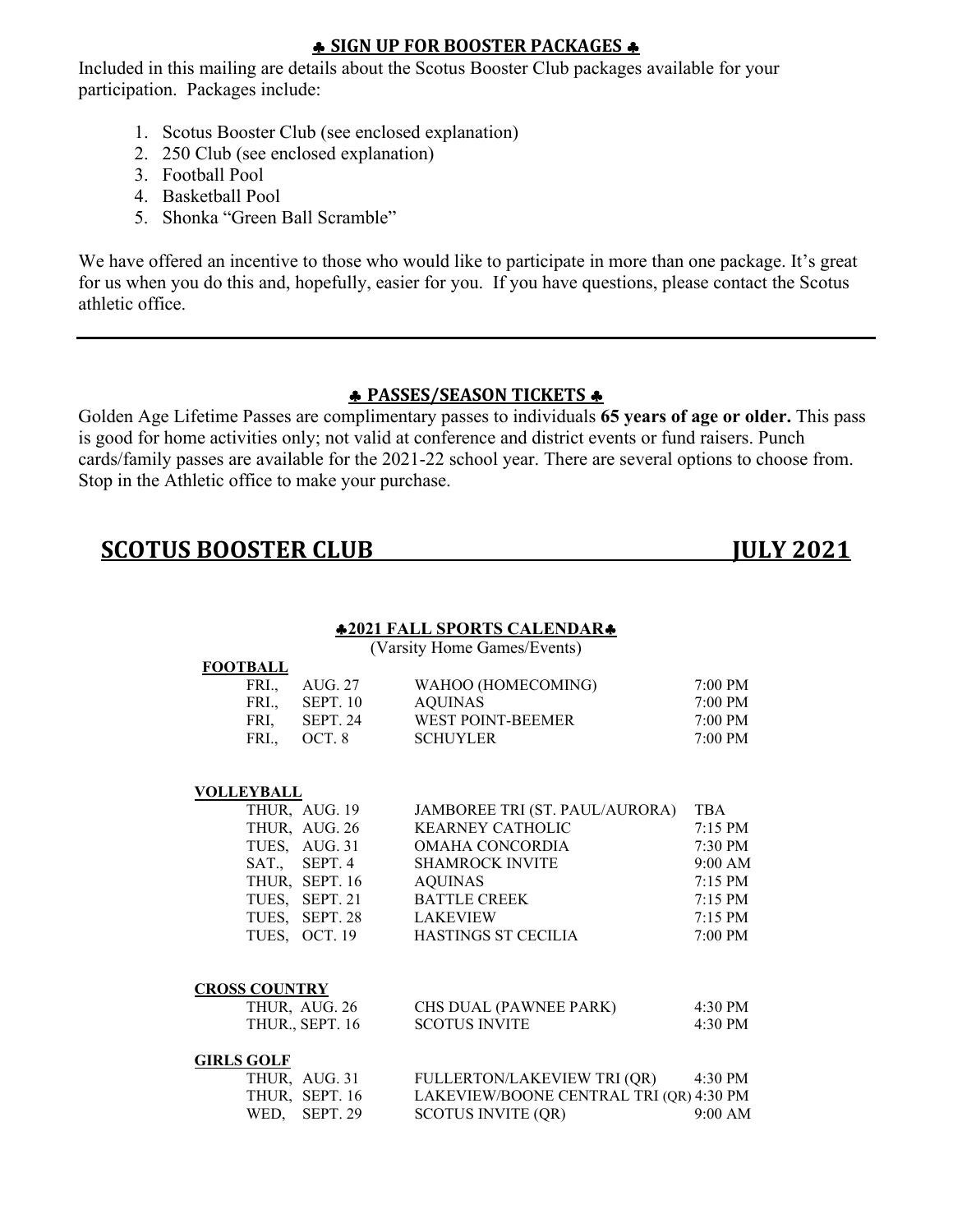### **2021-22 SCOTUS BOOSTER CLUB PACKAGES**

**(Pay only \$155)** \$165 Value

## **\_\_\_\_\_\_ PACKAGE A (Single) \_\_\_\_\_\_ PACKAGE B (for couples) BEST VALUE**

#### **Includes: Includes:**

- \$50 250 Club Membership \$50 250 Club Membership<br>\$35 Football Pool \$35 Football Pool
- \$35 Football Pool \$35
- \$35 Basketball Pool \$35 Basketball Pool
- \$45 Membership & Kickoff \$60 Couples Membership & Kickoff

|                              | <b>PACKAGE C (Single)</b>      |                                | <b>PACKAGE D (for couples) BEST VALUE</b> |  |
|------------------------------|--------------------------------|--------------------------------|-------------------------------------------|--|
| (Pay only \$195) \$215 Value |                                | (Pay only $$260$ ) \$310 Value |                                           |  |
| <b>Includes:</b>             |                                | <b>Includes:</b>               |                                           |  |
|                              | \$50 250 Club Membership       | \$50                           | 250 Club Membership                       |  |
| \$35                         | <b>Football Pool</b>           | \$35                           | <b>Football Pool</b>                      |  |
| \$35                         | <b>Basketball Pool</b>         | \$35.                          | <b>Basketball Pool</b>                    |  |
| \$95                         | Shonka Golf/Membership/Kickoff | \$140                          | Couples Shonka Golf/Membership/Kickoff    |  |

#### **INDIVIDUAL OR COMBINATION MEMBERSHIPS**

|       | A.             | \$45 Single Membership & Kickoff                                                                                     |
|-------|----------------|----------------------------------------------------------------------------------------------------------------------|
|       | <b>B.</b>      | \$60 Couples Membership & Kickoff                                                                                    |
|       | $\mathbf{C}$ . | \$35 Football Pool                                                                                                   |
|       | D.             | \$35 Basketball Pool                                                                                                 |
|       | E.             | \$50 250 Club Membership                                                                                             |
|       | F.             | \$95 Single Shonka Golf/Membership/Kickoff                                                                           |
|       | G.             | \$140 Couples Shonka Golf/Membership/Kickoff                                                                         |
|       |                |                                                                                                                      |
|       |                | ADDRESS                                                                                                              |
|       |                | $CITY$ PHONE #                                                                                                       |
| EMAIL |                | <u> 1989 - Johann Stein, marwolaethau a bhann an t-Amhain an t-Amhain an t-Amhain an t-Amhain an t-Amhain an t-A</u> |

Mail this form to Scotus (1554 18<sup>th</sup> Avenue) or bring with you to the Shonka Golf Tourney or Scotus Booster Club Kickoff. Please make your check payable to: **Shamrock Athletic Club**. Thank you for your support of the Scotus Booster Club.